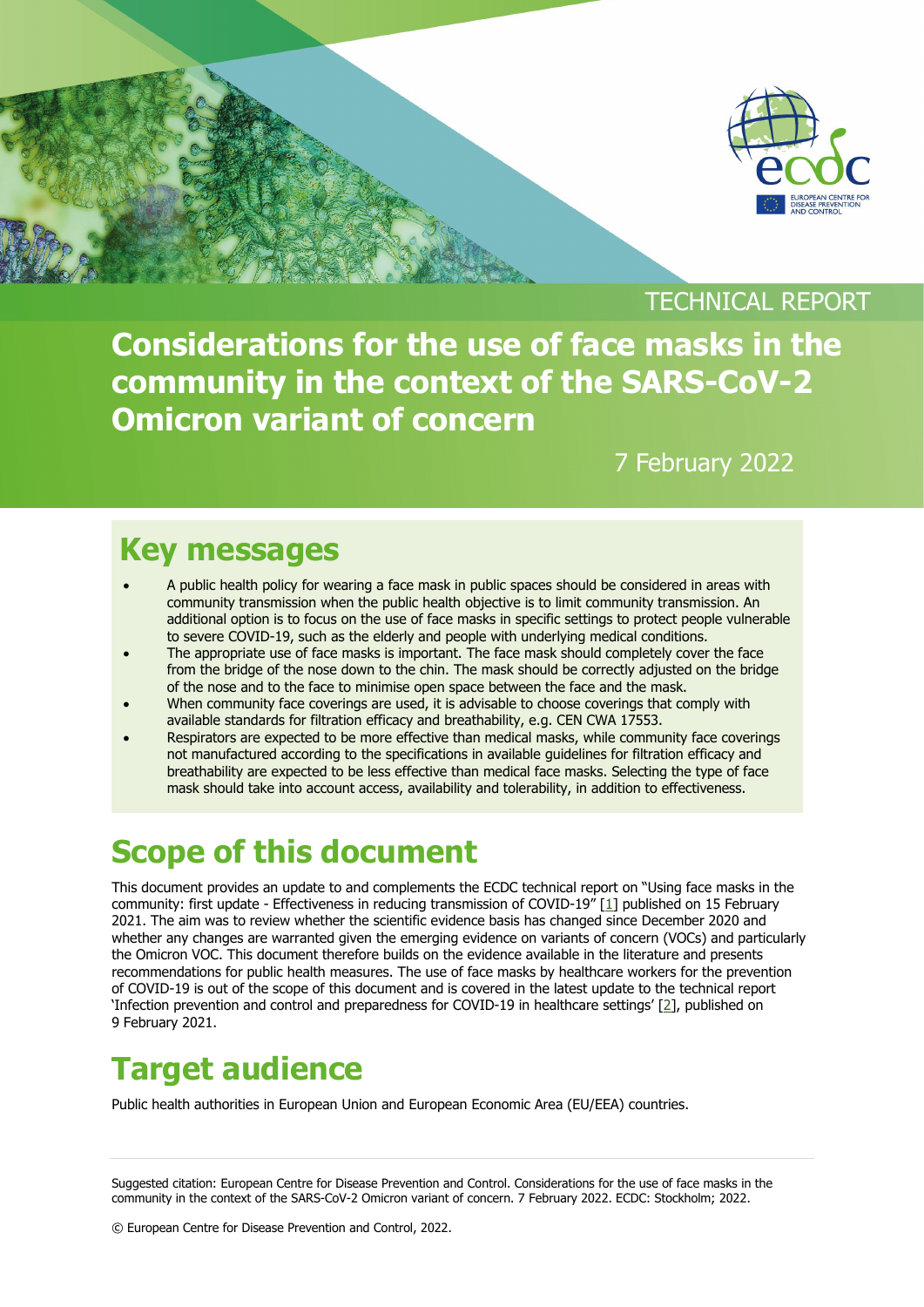#### **Background**

Wearing a face mask can help reduce the spread of COVID-19 in the community by reducing the release of respiratory droplets from infected individuals who are not aware they are infected (asymptomatic), have not yet developed any symptoms (pre-symptomatic), or have mild non-specific symptoms. The use of face masks for this purpose may be adopted to reduce the societal impact associated with absence from work or healthcare pressures due to infection, or to protect vulnerable individuals in particular settings.

During the course of the pandemic, all EU/EEA countries have implemented various recommendations regarding the use of face masks as a complementary non-pharmaceutical intervention in closed places (including retail and public transportation) as well as in public places where physical distancing is not always possible. In most of these countries, the use of face masks has been or continues to be mandatory.

# **Scientific evidence on transmission**

The Omicron VOC has a significant growth advantage, an increased household transmission risk, and an increased secondary attack rate compared to the Delta VOC [\[3\]](#page-5-2). According to data from the United Kingdom (UK), the adjusted odds ratio (aOR) for household transmission from an Omicron index case compared to a Delta index case, based on routine testing data, was estimated to be 3.2 (95% CI: 2.0−5.0), and the OR for a close contact becoming a secondary case was 2.09 (95% CI: 1.54−2.79). The household secondary attack rate in the UK was estimated to be 21.6% (95% CI: 16.7−27.4%) for the Omicron VOC, compared to 10.7% (95% CI: 10.5 −10.8%) for Delta.

In most instances, coronaviruses are transmitted primarily from person to person via respiratory droplets, either by being inhaled or deposited on mucosal surfaces, including aerosols produced when coughing and speaking [\[4\]](#page-5-3). The concentration of infectious respiratory droplets decreases with increasing distance from the source because large droplets fall on the ground or surfaces due to gravity, while small droplets that can remain suspended in the air (aerosols) are diluted. Furthermore, the droplets become less infectious with time [\[5\]](#page-5-4). As a result, transmission is more likely with close proximity to a source. However, there is evidence from several SARS-CoV-2 outbreak investigations that transmission also occurs in closed, poorly ventilated spaces, even without close proximity to the source [\[6](#page-5-5)[,7\]](#page-5-6), thus supporting the role of aerosols in transmission of SARS-CoV-2.

Recent non-peer-reviewed experimental data indicate that the Omicron VOC is more stable on plastic surfaces and human skin compared to the Wuhan strain and the Delta VOC, but not significantly more stable than the Alpha and Beta VOCs [[8](#page-5-7)]. There are no data showing that Omicron has an increased ability to survive in aerosols or be transmitted through aerosols compared with previously circulating variants. The apparent increased transmissibility of Omicron is more likely to be primarily due to immune escape [\[9\]](#page-5-8) or intrinsic virological characteristics of the variant (such as higher affinity to the angiotensin-converting enzyme 2 (ACE2) receptor and optimised cell entry) [\[6](#page-5-5)[,7\]](#page-5-6) rather than a change in the ability to be transmitted through aerosols or increased survival in aerosols.

#### **Scientific evidence on face masks for the prevention of SARS-CoV-2 infection**

In 2021, ECDC published a systematic review of the literature on the effectiveness of face masks in the community for the prevention of SARS-CoV-2 infection [\[1\]](#page-5-0). This review concluded that there was evidence of low to moderate certainty for the use of medical face masks providing a small to moderate protective effect against COVID-19 in the community, both in terms of personal protection as well as source control (protection of others).

The results of studies published after the systematic review are consistent with this conclusion. A clusterrandomised trial conducted between November 2020 and April 2021 in rural Bangladesh (600 villages; 342 183 adults) showed that increasing proper mask-wearing from 13.3% in the control group to 42.3% in the intervention group was associated with a decrease in symptomatic seroprevalence (adjusted prevalence ratio: 0.91 [0.82, 1.00]) [\[10\]](#page-5-9).

Due to their better filtration efficiency, respirators have been considered for use in the community, particularly since the emergence of more transmissible new variants of SARS-CoV-2. Experimental studies indicate that respirators are more effective than medical face masks both in limiting the release of infectious respiratory droplets when worn by the infectious source and in limiting the exposure when worn by the exposed person [\[11-13\]](#page-5-10). Based on data from experimental studies on efficacy of filtration and leakage comparing respirators with medical face masks and face coverings, the ACGIH (formerly the American Conference of Governmental Industrial Hygienists) estimated that when both the source and the exposed person wear a well-fitting respirator, the time to infectious dose increases to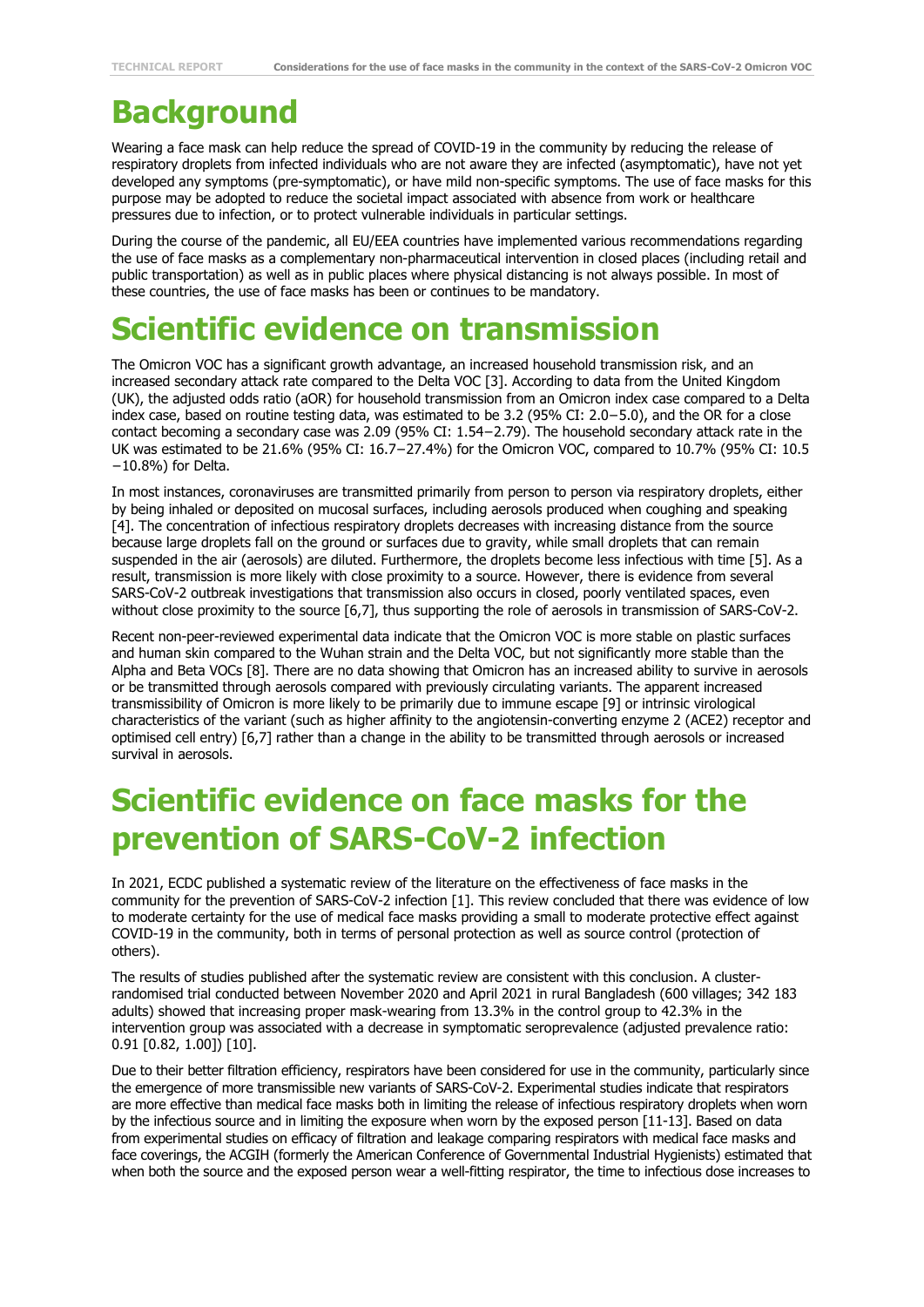25 hours from 15 minutes when neither the source nor the exposed person wear any face mask [\[14\]](#page-5-11). However, evidence regarding the effectiveness of respirators compared to medical face masks to prevent transmission of SARS-CoV-2 in community settings remains very limited and inconclusive. Evidence from healthcare settings is also limited, and it is unclear to what extent it can be extrapolated in the community [\[15\]](#page-5-12). A prospective cohort study of 3 259 healthcare workers (HCWs) facing COVID-19 patients showed that FFP2 use was non-significantly associated with a decreased risk for SARS-CoV-2-positive swab (adjusted hazard ratio [aHR] 0.8, 95% CI 0.6-1.0, p 0.052). In subgroup analysis, FFP2 use was shown to be protective in the group of HCWs with exposure to more than 20 COVID-19 patients (aOR 0.7, p<0.001) [\[16\]](#page-5-13). A study from the UK analysing the incidence of COVID-19 among HCWs before and after the implementation of a change from surgical face masks to FFP3 respirators in COVID-19 wards found that the incidence of infection attributed to ward-based exposure decreased to levels similar to the incidence in non-COVID-19 wards (inferred risk from ward-based exposure: 0, CI 0 - 0.0804) [\[17\]](#page-5-14).

Fit is important for the effectiveness of face masks. For respirators, an appropriate fit is necessary to ensure that the filtration level for which the respirator was designed is achieved. Fit can be affected by the size of the face and other facial characteristics, such as the presence of facial hair [[18](#page-5-15)].

A review of the evidence for using masks during the COVID-19 pandemic also provides information on sociological factors such as risk compensation behaviour, stigma, and symbolism around wearing a mask. It concluded that accurate messaging is very important accompanied by the other measures that need to be followed, and that even viewing masks as a social practice could enhance their uptake [\[19\]](#page-5-16).

There is limited evidence of harms related to the use of face masks. A systematic review identified discomfort as the most common complaint, while respirators were more commonly linked to reports of headache, difficulty breathing and pressure on the nose, compared to medical face masks [\[20\]](#page-5-17). The most common adverse effects associated with the use of respirators by healthcare workers have been discomfort (52%), difficulty breathing (19%), and headache (13%) [\[21\]](#page-5-18). In subjects with chronic obstructive pulmonary disease, the use of respirators was linked to increased breathing frequency and exhaled carbon dioxide levels, and decreased blood oxygen saturation [\[21\]](#page-5-18).

#### **Considerations for the use of face masks for the prevention of COVID-19 in the community**

In areas where the public health objective is to reduce ongoing community transmission of COVID-19, wearing a face mask (i.e. medical face mask, respirator, or community face covering – see Annex) should be considered as one of a range of possible measures in confined public spaces, such as stores, supermarkets, transportation hubs (e.g. ports, airports, train/coach stations) and when using public transport.

Wearing a face mask should be considered in crowded outdoor settings where physical distancing is not possible when the public health objective is to limit community transmission.

A public health policy for wearing a face mask in public spaces should be considered in areas with community transmission when the public health objective is to limit community transmission. Such a policy would complement other measures that are recommended to reduce community transmission, such as physical distancing, teleworking if possible and appropriate ventilation of indoor spaces. An additional option is to focus on the use of face masks in specific settings to protect people vulnerable to severe COVID-19, such as the elderly and people with underlying medical conditions. In this case, face masks can be recommended both for vulnerable people and for people regularly interacting with them, such as in care settings. Proportionality to other measures, acceptability by the population, and environmental impacts are factors to be considered when selecting the most appropriate strategy.

Selecting the type of face mask should take into account access, availability, and tolerability, in addition to effectiveness. Based on experimental efficiency data and given the lack of high-quality evidence, respirators are in general expected to be more effective than medical masks while community face coverings not manufactured according to the specifications in available guidelines for filtration efficacy and breathability are expected to be less effective than medical face masks.

People vulnerable to severe COVID-19, such as the elderly or those with underlying medical conditions, high-risk contacts of COVID-19 cases who cannot stay in quarantine for the full recommended quarantine period, as well as COVID-19 cases who cannot isolate for the full recommended isolation period should consider wearing a respirator if available and tolerated.

In households, the use of a medical face mask or a respirator should be considered for people with symptoms of COVID-19 or confirmed COVID-19 and for the people who share their household, especially when isolation of the person with symptoms of or confirmed COVID-19 is not possible.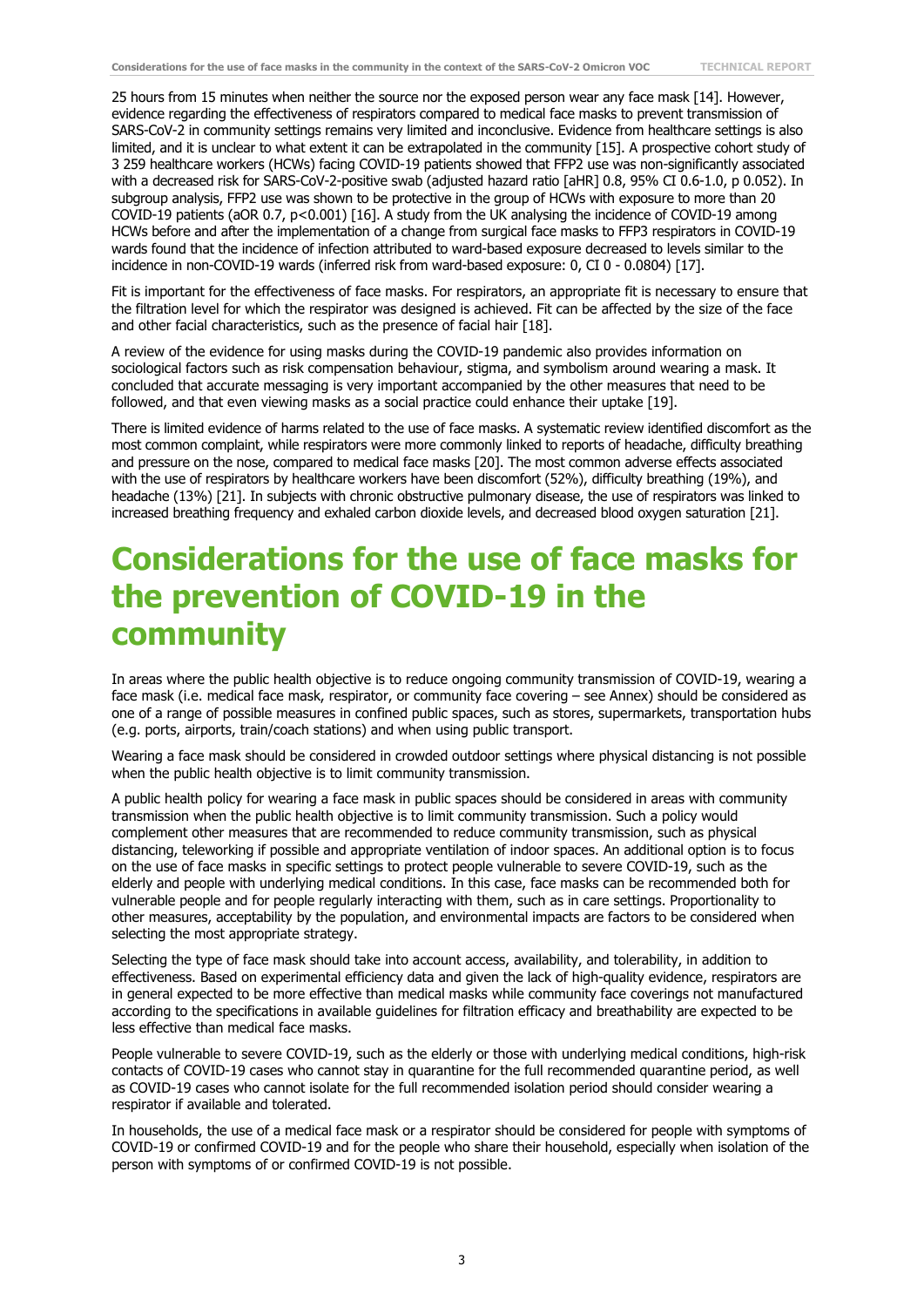When community face coverings are used, it is advisable to choose coverings that comply with available standards for filtration efficacy and breathability [22].

The appropriate use of face masks is important. The face mask should completely cover the face from the bridge of the nose down to the chin. The mask should be correctly adjusted on the bridge of the nose and to the face to minimise open space between the face and the mask. Based on experimental studies, options to maximise the fitting of medical face masks have been proposed, e.g. making knots close to the mask on each of the mask's ear loops, applying a mask fitter or wearing a community face covering over a medical face mask [\[23-25\]](#page-6-0).

The choice of a suitable respirator for the shape of a user's face (type and size) and performing a pre-use seal check are important requirements to ensure the maximum protective effectiveness of respirators [\[26\]](#page-6-1). The seal check should be repeated every time a user puts on the respirator. In the community, appropriate use and fitting of respirators may be challenging, so any possible added value of respirators in preventing respiratory infections is expected to be lower in the community than in healthcare.

#### **Contributing ECDC experts (in alphabetical order)**

Agoritsa Baka, Orlando Cenciarelli, Favelle Lamb, Dominique L. Monnet, Aikaterini Mougkou, Diamantis Plachouras, Carl Suetens, Maria Tseroni, Angela Wirtz.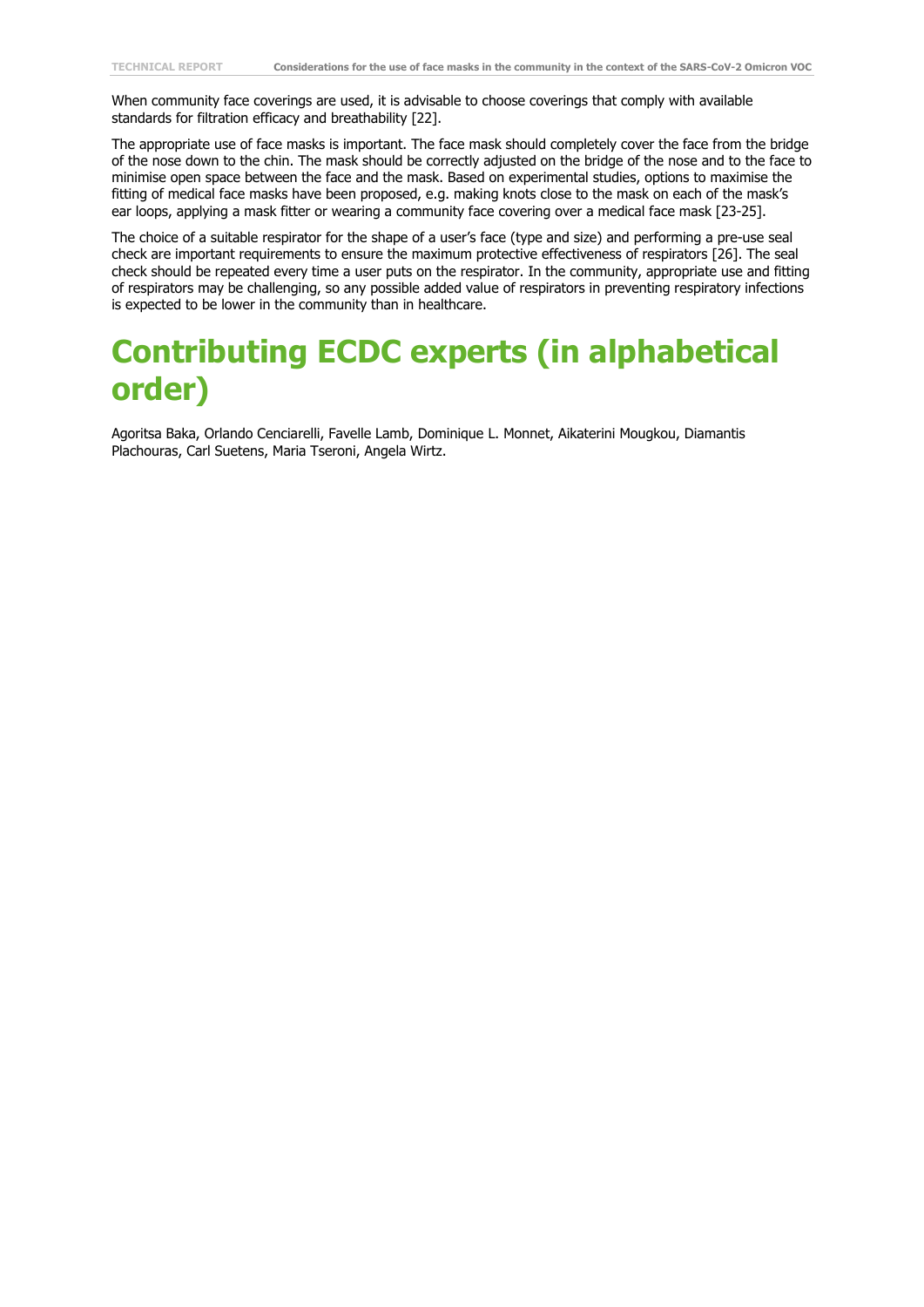#### **Annex**

#### **Figure 1. Types of face mask and shield**









**Medical face mask Community face covering Respirator Face shield/visor**

#### **Glossary**

**Face mask** is an overarching term used for any device (i.e. a community face covering, medical face mask or a respirator) that is worn over the mouth and nose to prevent the inhalation of harmful substances such as infectious respiratory droplets or the release of infectious respiratory droplets produced by breathing, speaking, coughing or sneezing in the environment.

**Source control:** When face masks are used to prevent the release of infectious respiratory particles such as droplets or aerosols by SARS-CoV-2-positive people into the environment to decrease the likelihood that these particles are inhaled by another healthy person or deposited on mucous membranes (i.e. protection of others).

**Wearer protection:** When face masks are intended to prevent SARS-CoV-2-containing infectious splashes and respiratory droplets, including aerosols from the environment to be inhaled or deposited on mucous membranes.

**Community face coverings (or non-medical face masks, 'community' masks)** include various forms of selfmade and commercial masks, including re-usable face covers made of cloth, other textiles and other disposable materials such as paper. They are not standardised and are not intended to be used in healthcare settings or by healthcare workers. The minimal requirements for reusable or disposable community face coverings intended for the general public are specified in CWA 17553 (European Committee for Standardisation – CEN) [22].

**A medical face mask (also known as surgical or procedure mask)** is a disposable medical device used by healthcare workers to prevent large respiratory droplets and splashes reaching the mouth and nose of the wearer, and as a means of source control to stop the spread of large respiratory droplets by the person wearing them [\[27\]](#page-6-2). Requirements for medical face masks, including the duration of use, are defined in the European Committee for Standardization's published standards [[28](#page-6-3)]. Medical face masks are not defined as personal protective equipment in [Regulation \(EU\) 2016/425 of 9 March 2016](https://eur-lex.europa.eu/legal-content/EN/TXT/?uri=CELEX:32016R0425) or Directive 89/656/EEC on personal protective equipment [\[29\]](#page-6-4). However, for the purpose of this document and in accordance with guidance on infection prevention and control in the context of COVID-19 by the World Health Organization (WHO) [\[30\]](#page-6-5) and on transmission-based precautions [\[31\]](#page-6-6), medical face masks are considered to provide protection against infections transmitted by droplets.

**A respirator (also known as a filtering face piece (FFP) mask or filtering half mask)** is a device designed to protect the wearer from exposure to airborne contaminants (e.g. from inhaling dust or infectious particles). Requirements for FFPs, including the intended duration of use, are specified in the European Committee for Standardization's published standards [\[32\]](#page-6-7), and respirators are classified as personal protective equipment [\[27\]](#page-6-2). **An N95/N99 respirator** is the United States' equivalent of FFP2/FFP3 respirators as defined by US standard NIOSH 42 CFR, part 84 [\[33\]](#page-6-8). The KN95/KP95 standards (China) has similar performance requirements.

FFP2 respirators have a filtering capacity of at least 94% for 0.3 μm particles, while FFP3 respirators have a filtering capacity of at least 99% for 0.3 μm particles. Respirators are mainly used by workplace users, including healthcare professionals, to protect themselves, especially during dust- and aerosol-generating procedures, and require a fitting test to ensure proper protection.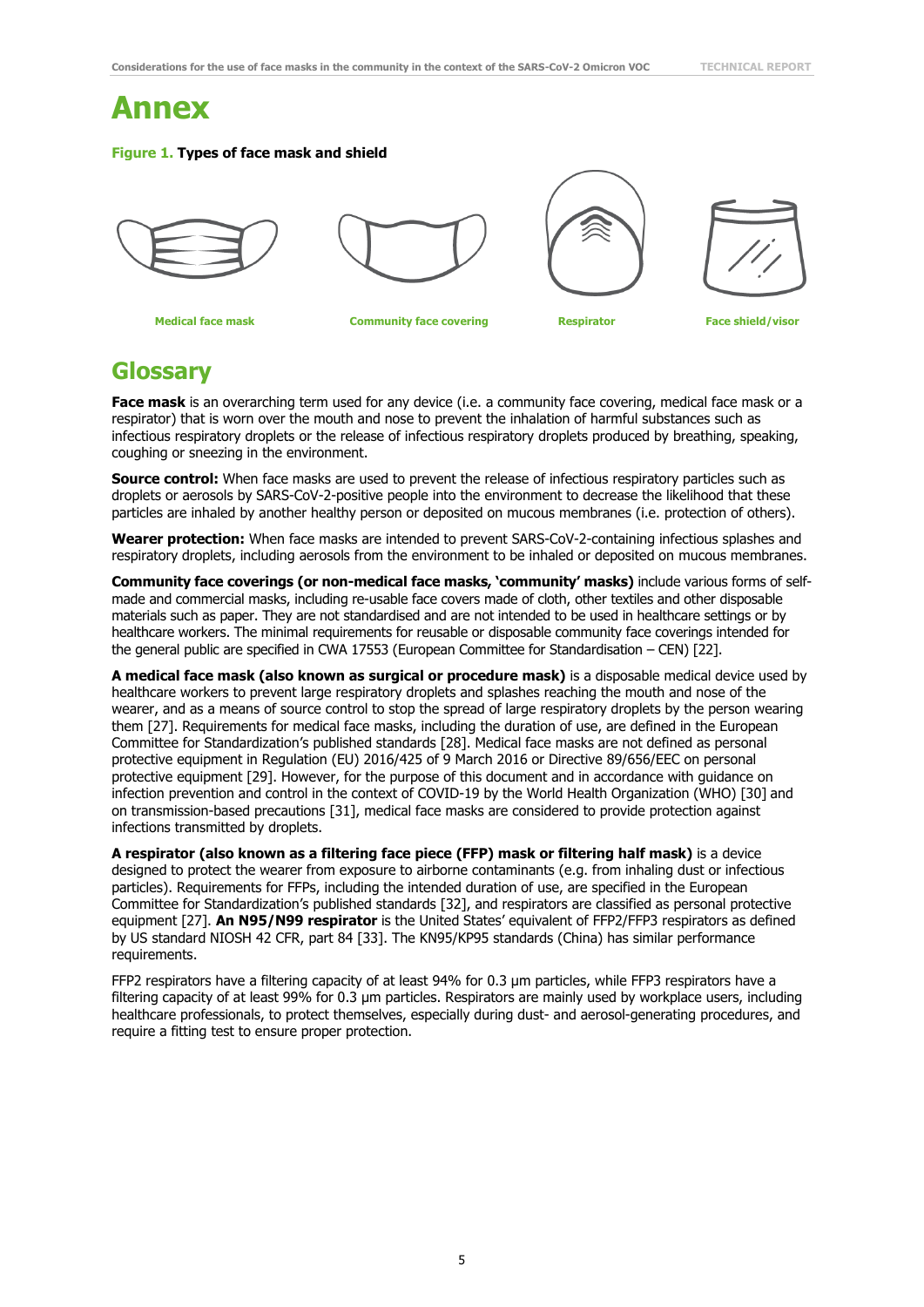#### **References**

- <span id="page-5-0"></span>1. European Centre for Disease Prevention and Control. Using face masks in the community: first update - Effectiveness in reducing transmission of COVID-19. 15 February 2021. Stockholm: ECDC; 2021. Available from: [https://www.ecdc.europa.eu/en/publications-data/using-face-masks-community-reducing-covid-19](https://www.ecdc.europa.eu/en/publications-data/using-face-masks-community-reducing-covid-19-transmission) [transmission](https://www.ecdc.europa.eu/en/publications-data/using-face-masks-community-reducing-covid-19-transmission)
- <span id="page-5-1"></span>2. European Centre for Disease Prevention and Control. Infection prevention and control and preparedness for COVID-19 in healthcare settings - sixth update. 9 February 2021. Stockholm: ECDC; 2021. Available from: [https://www.ecdc.europa.eu/en/publications-data/infection-prevention-and-control-and](https://www.ecdc.europa.eu/en/publications-data/infection-prevention-and-control-and-preparedness-covid-19-healthcare-settings)[preparedness-covid-19-healthcare-settings](https://www.ecdc.europa.eu/en/publications-data/infection-prevention-and-control-and-preparedness-covid-19-healthcare-settings)
- <span id="page-5-2"></span>3. UK Health Security Agency. SARS-CoV-2 variants of concern and variants under investigation in England: Technical briefing 31. London: UKHSA; 2021. Available from: [https://assets.publishing.service.gov.uk/government/uploads/system/uploads/attachment\\_data/file/10423](https://assets.publishing.service.gov.uk/government/uploads/system/uploads/attachment_data/file/1042367/technical_briefing-31-10-december-2021.pdf) [67/technical\\_briefing-31-10-december-2021.pdf](https://assets.publishing.service.gov.uk/government/uploads/system/uploads/attachment_data/file/1042367/technical_briefing-31-10-december-2021.pdf)
- <span id="page-5-3"></span>4. Wang CC, Prather KA, Sznitman J, Jimenez JL, Lakdawala SS, Tufekci Z, et al. Airborne transmission of respiratory viruses. Science. 2021;373(6558):eabd9149.
- <span id="page-5-4"></span>5. Oswin HP, Haddrell AE, Otero-Fernandez M, Mann JF, Cogan TA, Hilditch T, et al. The Dynamics of SARS-CoV-2 Infectivity with Changes in Aerosol Microenvironment. medRxiv 2022.
- <span id="page-5-5"></span>6. Peacock TP, Brown JC, Zhou J, Thakur N, Newman J, Kugathasan R, et al. The SARS-CoV-2 variant, Omicron, shows rapid replication in human primary nasal epithelial cultures and efficiently uses the endosomal route of entry. bioRxiv. 2022:2021.12.31.474653.
- <span id="page-5-6"></span>7. Willett BJ, Grove J, MacLean OA, Wilkie C, Logan N, Lorenzo GD, et al. The hyper-transmissible SARS-CoV-2 Omicron variant exhibits significant antigenic change, vaccine escape and a switch in cell entry mechanism. medRxiv. 2022:2022.01.03.21268111.
- <span id="page-5-7"></span>8. Hirose R, Itoh Y, Ikegaya H, Miyazaki H, Watanabe N, Yoshida T, et al. Differences in environmental stability among SARS-CoV-2 variants of concern: Omicron has higher stability. bioRxiv. 2022:2022.01.18.476607.
- <span id="page-5-8"></span>9. Lyngse FP, Mortensen LH, Denwood MJ, Christiansen LE, Møller CH, Skov RL, et al. SARS-CoV-2 Omicron VOC Transmission in Danish Households. medRxiv. 2021:2021.12.27.21268278.
- <span id="page-5-9"></span>10. Abaluck J, Kwong LH, Styczynski A, Haque A, Kabir MA, Bates-Jefferys E, et al. Impact of community masking on COVID-19: A cluster-randomized trial in Bangladesh. Science. 2021 Dec 2;0(0):eabi9069.
- <span id="page-5-10"></span>11. Leung NHL, Chu DKW, Shiu EYC, Chan KH, McDevitt JJ, Hau BJP, et al. Respiratory virus shedding in exhaled breath and efficacy of face masks. Nat Med. 2020 May;26(5):676-80.
- 12. Ueki H, Furusawa Y, Iwatsuki-Horimoto K, Imai M, Kabata H, Nishimura H, et al. Effectiveness of Face Masks in Preventing Airborne Transmission of SARS-CoV-2. mSphere. 2020 Oct 21;5(5).
- 13. Bagheri G, Thiede B, Hejazi B, Schlenczek O, Bodenschatz E. An upper bound on one-to-one exposure to infectious human respiratory particles. Proc Natl Acad Sci USA. 2021 Dec 7;118(49):e2110117118.
- <span id="page-5-11"></span>14. ACGIH. COVID-19 Fact Sheet: Workers Need Respirators. 2021. Available from: [https://www.acgih.org/covid-19-fact-sheet-worker-resp](https://www.acgih.org/covid-19-fact-sheet-worker-resp/)
- <span id="page-5-12"></span>15. Chou R, Dana, T., Jungbauer, R. Update Alert 6: Masks for Prevention of Respiratory Virus Infections, Including SARS-CoV-2, in Health Care and Community Settings. Ann Intern Med. 2021;174(9):W68.
- <span id="page-5-13"></span>16. Haller S, Güsewell S, Egger T, Scanferla G, Thoma R, Leal-Neto OB, et al. Use of respirator vs. surgical masks in healthcare personnel and its impact on SARS-CoV-2 acquisition – a prospective multicentre cohort study. medRxiv. 2021:2021.05.30.21258080.
- <span id="page-5-14"></span>17. Ferris M, Ferris R, Workman C, O'Connor E, Enoch D, Goldesgeyme E, et al. FFP3 respirators protect healthcare workers against infection with SARS-CoV-2. Authorea. 30 June 2021.
- <span id="page-5-15"></span>18. Regli A, Sommerfield A, von Ungern-Sternberg BS. The role of fit testing N95/FFP2/FFP3 masks: a narrative review. Anaesthesia. 2021 Jan;76(1):91-100.
- <span id="page-5-16"></span>19. Howard J, Huang A, Li Z, Tufekci Z, Zdimal V, van der Westhuizen HM, et al. An evidence review of face masks against COVID-19. Proc Natl Acad Sci USA. 2021 Jan 26;118(4):e2014564118.
- <span id="page-5-17"></span>20. Bakhit M, Krzyzaniak N, Scott AM, Clark J, Glasziou P, Del Mar C. Downsides of face masks and possible mitigation strategies: a systematic review and meta-analysis. BMJ Open. 2021 Feb 22;11(2):e044364.
- <span id="page-5-18"></span>21. Kyung SY, Kim Y, Hwang H, Park JW, Jeong SH. Risks of N95 Face Mask Use in Subjects With COPD. Respir Care. 2020 May;65(5):658-64.
- 22. European Committee for Standardization (CEN). CEN Workshop Agreement CWA 17553: Community face coverings - Guide to minimum requirements, methods of testing and use. June 2020. Brussels: CEN; 2020. Available from: [https://www.cencenelec.eu/media/CEN-CENELEC/CWAs/RI/cwa17553\\_2020.pdf](https://www.cencenelec.eu/media/CEN-CENELEC/CWAs/RI/cwa17553_2020.pdf)